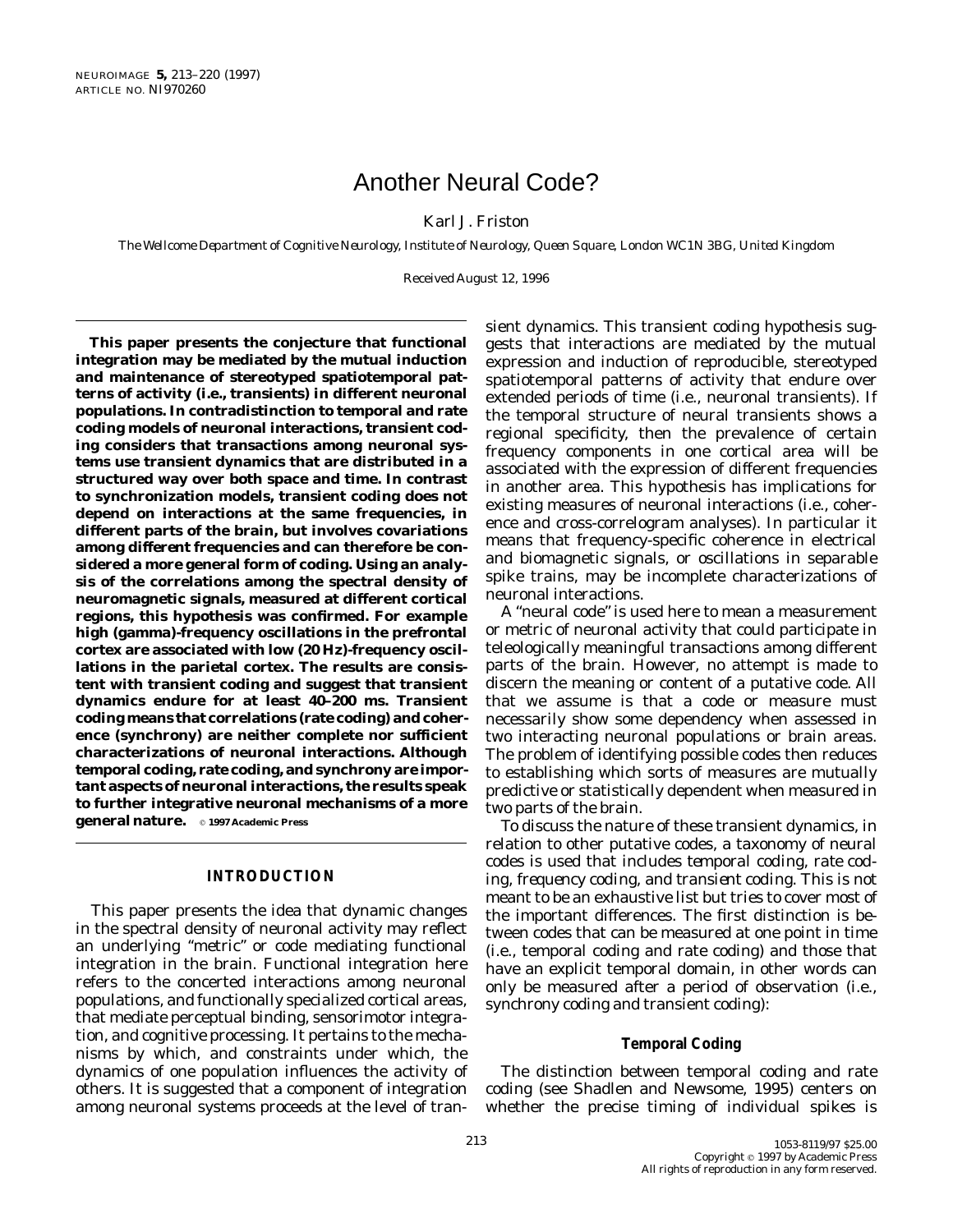sufficient to facilitate meaningful neuronal interactions. In temporal coding the exact time at which an individual spike occurs is the important metric and the spike train is considered a *point process.* The term is used here in this restrictive sense, as opposed to designating codes that have a temporal domain (see below and von der Malsburg, 1985; Singer, 1994).

## **Rate Coding**

Rate coding considers spike trains as *stochastic processes* whose first-order moments (i.e., mean activity) define a space in which neuronal interactions are enacted. These moments may be in terms of the spikes themselves or other compound events (e.g., the average rate of bursting; Bair *et al.,* 1994). The essential aspect of rate coding is that a complete metric would be the average firing rates of all the system's components *at one point in time.* Interactions based on rate coding are usually assessed in terms of cross-correlations, and many models of associative plasticity are predicated on these correlated firing rates (e.g., Hebb, 1949).

### **Synchrony Coding**

The proposal most pertinent to this form of coding is that population responses participating in the encoding of a percept become organized in time through reciprocal interactions so that they come to discharge in synchrony (von der Malsburg, 1985; Singer, 1994). Frequency-specific interactions and synchronization are used here synonymously. It should be noted that synchronization does not necessarily imply oscillations. However, synchronized activity is inferred, operationally, by oscillations implicit in the periodic modulation of cross-correlograms of separable spike trains (e.g., Gray and Singer, 1991; Eckhorn *et al.,* 1992) or measures of coherence in multichannel electrical and neuromagnetic time-series (e.g., Llinas *et al.,* 1994). The underlying mechanism of these frequency-specific interactions is usually attributed to phase-locking among neuronal populations (e.g., Sporns *et al.,* 1992; Aertsen and Preissl, 1991). The key aspect of this metric is that it refers explicitly to the extended temporal structure of firing patterns either in terms of spiking (e.g., syn-fire chains; Abeles *et al.,* 1994) or oscillations in the ensuing population dynamics (e.g., Singer, 1994).

#### **Transient Coding**

An alternative perspective on neuronal codes is provided by work on *dynamic correlations* as exemplified in Vaadia *et al.* (1995). A fundamental phenomenon observed by Vaadia *et al.* (1995) is that, following behaviorally salient events, the degree of coherent firing between two neurons can change profoundly and systematically over the ensuing second or so. One implication of this work is that a complete model of neuronal interactions has to accommodate dynamic changes in correlations, modulated on time scales of 100–1000 ms. A simple explanation for these dynamic correlations has been suggested (Friston, 1995): It was pointed out that the coexpression of ''neuronal transients'' in different parts of the brain could account for dynamic correlations. This *transient code* hypothesis suggests that interactions are mediated by the expression and induction of reproducible, highly structured spatiotemporal dynamics that endure over extended periods of time (i.e., neuronal transients). Like frequency coding the dynamics have an explicit temporal dimension but, in this more general framework, there is no special dependence on oscillations or synchrony. In particular the frequency structure of a transient in one part of the brain may be very different from that in another, whereas in synchronous interactions the frequency structures of both will be the same (whether they are oscillatory or not).

If the transient model is correct then important transactions between cortical areas will be overlooked by techniques that are predicated on rate coding (correlations, covariance patterns, spatial modes, etc.) or synchronization models (e.g., coherence analysis and cross-correlograms). The aim of this work was therefore to confirm or discount the possibility of a transient code in the brain. The paper is divided into two sections. The first section presents the theory upon which we based our empirical analysis. In brief, if transient coding is present in the brain then one would predict that (i) the correlations between different spectral densities measured (over 100 ms or so) in two regions of the brain would be significantly high and (ii) these correlations would be asymmetric (i.e., high frequencies in one region would be associated with low frequencies in the other but not *vice versa*). The second section of this paper confirms these hypotheses using magnetoencephalographic (MEG) data obtained from a normal subject while performing self-paced finger movements.

# **THEORETICAL BACKGROUND**

## **The Neural Basis of Transient Coding**

From a neurobiological perspective the distinction between transient coding and synchrony coding could be viewed in the following way: Synchronization represents the direct, reciprocal exchange of signals between two populations, wherein the activity in one population has a direct effect on the activity of the second, such that the dynamics become entrained and mutually reinforcing. In transient coding the incoming activity from one population exerts a modulatory influence, *not on the activity of units in the second, but on the interactions* (e.g., synaptic or effective connectivity) *among these units* to change the dynamics intrinsic to the second population. In this model there is no neces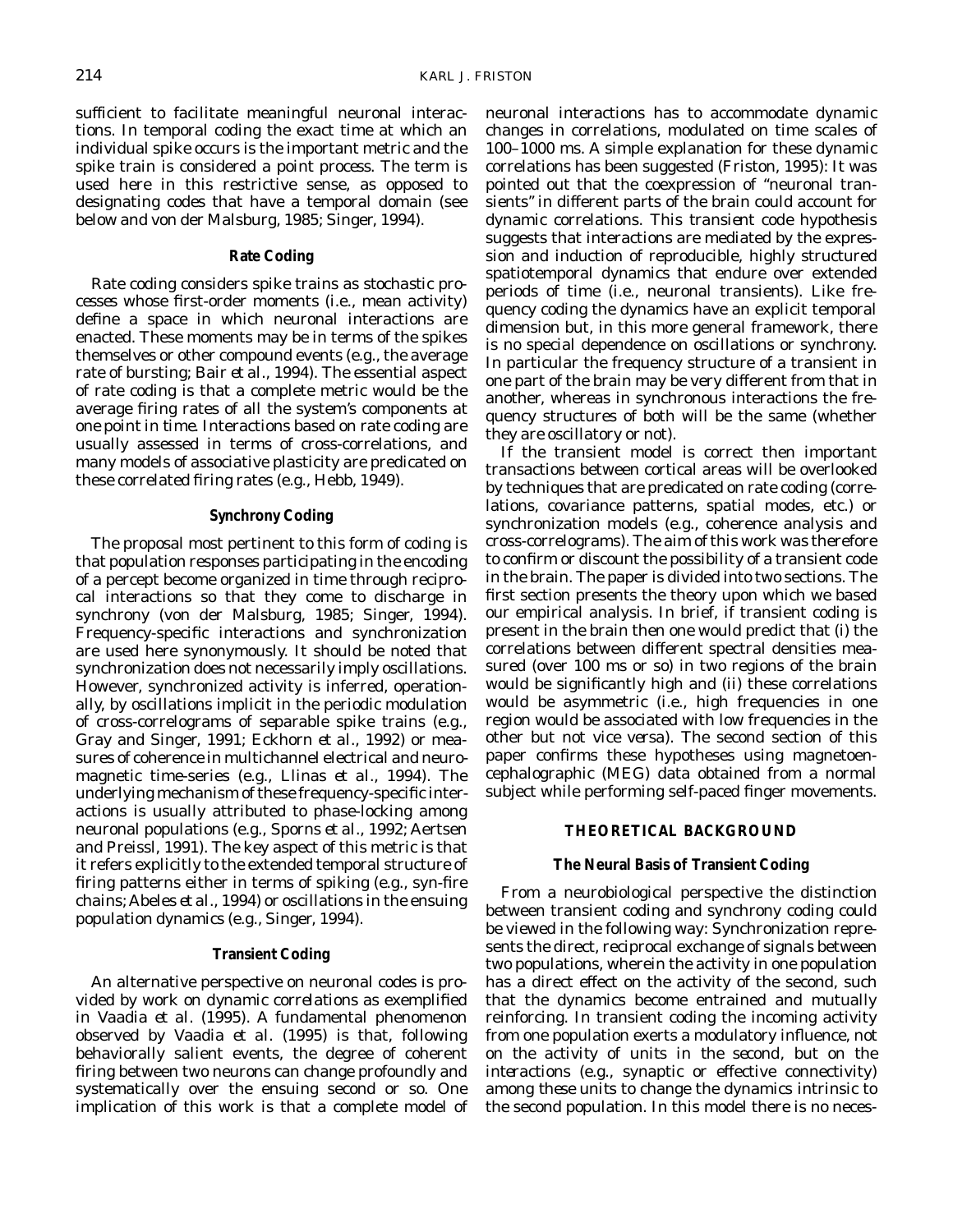sary synchrony between the intrinsic dynamics that ensue and the temporal pattern of modulatory input. A simple example of this may be the facilitation of high frequency gamma oscillations among nearby columns in visual cortex by transiently increased modulatory input from the pulvinar. In this example the expression of low-frequency transients in the pulvinar will be correlated with the expression of high-frequency transients in visual cortex. This phenomenon is distinct from broad-band coherence (e.g., Bressler *et al.,* 1993) in which synchronization is evident over many frequencies. In broad-band coherence the correlations between different frequencies are accounted for completely by correlations within each frequency band.

## **Why ''Transients''?**

The underlying mechanisms behind transient coding are speculative but are most easily framed in terms of nonlinear dynamics; where attractor-like transients evoke, and interact with, other transients among loosely coupled neuronal populations. These transients can be expressed in terms of firing rates (e.g., chaotic oscillations; Freeman and Barrie, 1994) or individual spikes (e.g., syn-fire chains; Abeles *et al.,* 1994, 1995). In nonlinear dynamics the term "transient" usually refers to the initial, self-limiting behavior of nonlinear systems that is observed before the system settles down into its attractor. The term is used in the same sense here to denote self-limiting patterns of activity. However, in the brain this period of ''settling down'' can be thought of as ongoing and continuous as the attractor changes from moment to moment (due to modulatory interactions among different populations). In other words, neuronal dynamics are not thought of as chaotic dynamics, played out on an invariant attractor, but as the succession of organized and structured transients that ensue as the attractor itself changes (due to activity-dependent changes and modulation of synaptic connections).

#### **Testing the Transient Coding Hypothesis**

If the transient code hypothesis is correct there are some specific and testable predictions that are implied. In brief if one measures the spectral densities of many paired segments of activity, from two parts of the brain, then the coexpression of transients in these regions should be reflected in correlations among the spectral densities. We can therefore test the transient coding hypothesis by testing for the statistical dependence of these spectral density measures using standard multivariate statistical inference (in fact this turns out to be a test for the mutual information between the two sets of spectral density measures). This is a little bit like a coherence analysis but addresses not only the correlations at a particular frequency but also correlations among different frequencies.

Let *a*(*t*) and *b*(*t*) denote paired segments of length *n*, from two time series measured in different parts of the brain. Let  $g(\omega)$  be the spectral density of  $a(t)$ .  $g(\omega)$  =  $s(\omega) \cdot s(\omega)^*$ , where  $s(\omega)$  is the Fourier transform of  $H(t) \cdot a(t)$  and  $H(t)$  is a suitable (e.g., Hanning or Gaussian) windowing function. Similarly  $f(\omega)$  is the spectral density of *b*(*t*). Now assume that each segment contains a transient such that the *i*th transient from the first time series has spectral density  $g_i(\omega)$  and the *j*th transient from the second time series has a spectral density  $f_i(\omega)$ . Note that if a transient is sampled halfway though, it is simply treated as a new transient (the precise phase relationships among transients and between the transients and sampling are discounted by the spectral density). Consider *k* paired, independent observations of  $g(\omega)$ , and  $f(\omega)$  being drawn from the (large) sets of events  $g_i(\omega)$  and  $f_i(\omega)$  with probabilities  $p_i$ and *qj*, respectively. In this formulation the null hypothesis of no transient coding suggests that the expression of the *i*th transient in the first time series is independent of the expression of the *j*th transient in the second. More exactly  $p_{ij} = p_i \cdot q_j$  where  $p_{ij}$  is the joint probability of the *i*th and *j*th transients occurring at the same time. What implications does this have for the observed spectral densities? By direct calculation,

$$
\begin{aligned} \text{Cov}[g(u), f(v)] &= E[g(u) \cdot f(v)] - E[g(u)] \cdot E[f(v)] \\ &= \Sigma \Sigma \, p_{ij} \cdot g_i(u) \cdot f_j(v) \\ &- \Sigma \, p_i \cdot g_i(u) \cdot \Sigma \, q_j \, j f_j(u), \end{aligned}
$$

where Cov  $\{\}$  denotes covariance and  $E\$  expectation. Now if  $p_{ii} = p_i \cdot q_i$  this implies that  $Cov[g(u), f(v)] = 0$  for all frequency pairs  $(u, v)$ . Let **G** be the  $(k \times n)$  matrix with one discrete estimate of spectral density  $g(\omega)$  per row. Similarly let **F** be the matrix of  $f(\omega)$  estimates. Therefore under the null hypothesis of no transient coding  $Cov[\mathbf{G}, \mathbf{F}] = 0$ .  $Cov[\mathbf{G}, \mathbf{F}]$  is the  $(n \times n)$  spectral density covariance matrix with elements  $Cov[g(u), f(v)].$ The transient coding hypothesis can now be tested using standard inferential statistics, in this instance, Wilk's  $\lambda$ , the likelihood ratio statistic for testing the independence of **G** and **F** (Chatfield and Collins, 1980, p. 167). Using appropriate distributional approximations (Chatfield and Collins, 1980, p. 149), one can calculate a *P* value using the observed spectral densities for any windowing function *H*(*t*).

This statistical formulation of the problem allows one to test the transient coding hypothesis directly by showing that spectral densities in two brain areas **F** and **G** are indeed mutually predictive or dependent. If they were independent, then transients, and implicitly their spectral densities, could not be candidates for a neural code.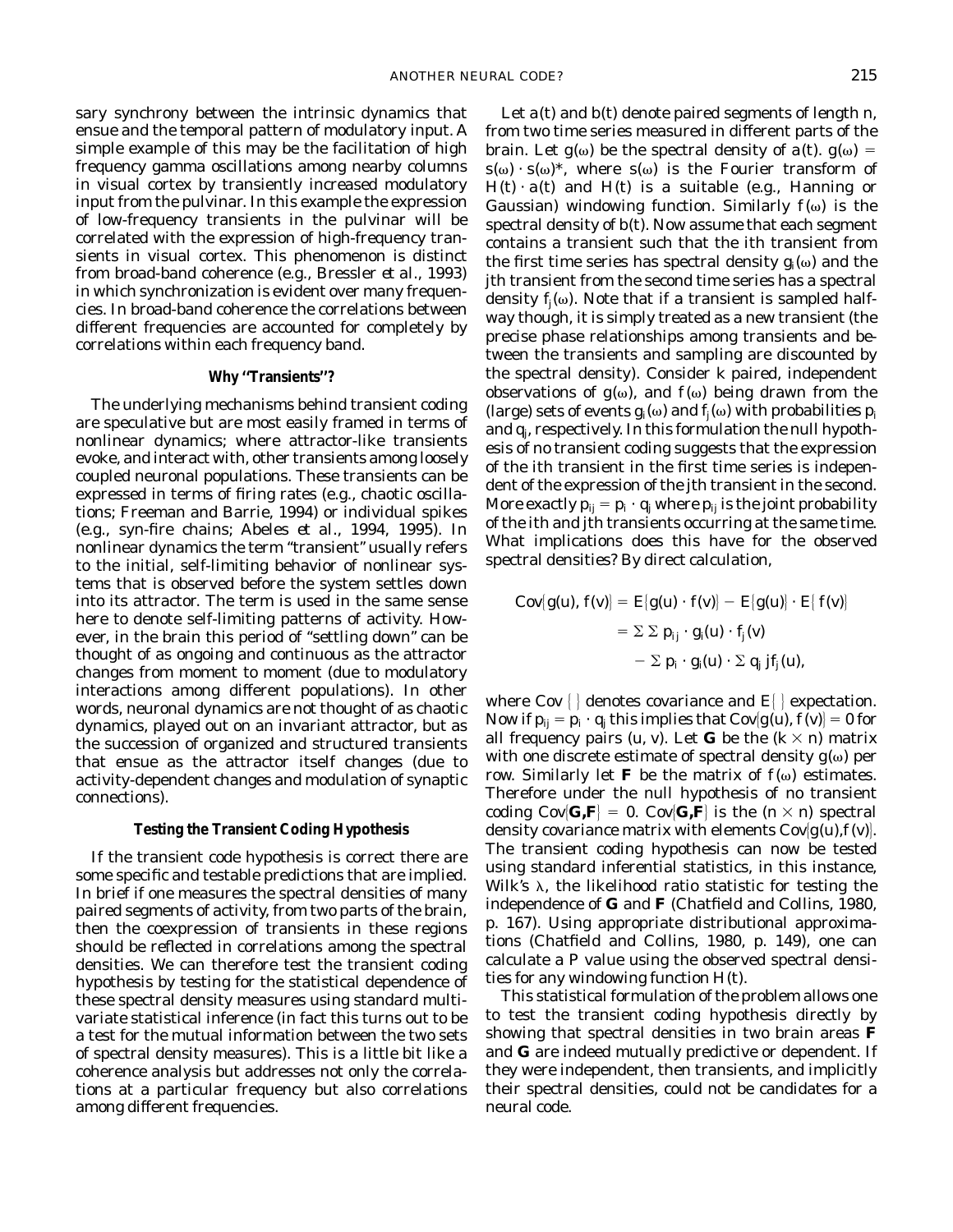## **Transients and Other Codes**

In this section we show that both rate and synchrony coding can be seen as special cases of transient coding. This means that a significant *P* value is not sufficient to accept the transient coding hypothesis in its most general form. To do this we have to show in addition that  $Cov[G, \mathbf{F}]$  is significantly different from  $Cov[\mathbf{F}, \mathbf{G}]$ :

# *Rate Coding*

Interactions based on rate coding would be expressed as a significant correlation between the two time series  $a(t)$  and  $b(t)$ . In the above formulation rate coding can be considered a special and limiting case of transient coding, where the length of the transient shrinks to one time bin. Here  $n = 1$ , meaning  $g(\omega)$  and  $f(\omega)$  are only evaluated at the 0th frequency and therefore correspond to the activity at that time. The statistical inference above reduces to a univariate test for a significant correlation. This presents a problem in the present context because, in rejecting the null hypothesis of no transient coding, we cannot discount rate coding as the explanation. However if rate coding is extant there are specific constraints on the form of Cov $\left| \mathbf{G}, \mathbf{F} \right|$ : If the two segments *a*(*t*) and *b*(*t*) are correlated then  $a(t) \approx b(t)$  where  $\approx$  means equal apart from unspecified error terms. Similarly  $g(\omega) \approx f(\omega)$ . This implies that  $Cov[g(u), f(v)] \approx Cov[g(v), f(u)]$  or Cov  $\{G, F\}$  = Cov $\{F, G\}$ . In other words Cov $\{G, F\}$  should be symmetric about the leading diagonal. More intuitively although high frequencies in one region may be correlated with low frequencies in another; this is because *both* frequencies are expressed at the same time in both regions.

# *Synchronization*

Synchronisation due to phase-locking can also be considered a special case of transient coding, in which the two transients comprise the same frequencies. Unlike rate coding this does not necessarily imply a correlation (e.g., dominant oscillations may be  $\pi/2$  out of phase), but, like rate coding, synchronization implies that the spectral density of the dynamics in interacting populations are similar. In other words the phasic and reentrant (Edelman, 1993) exchange of signals among disparate neuronal populations would incur oscillatory dynamics at the same frequencies so that, again,  $g(\omega) \approx$  $f(\omega)$  and  $Cov[G, \mathbf{F}] = Cov[\mathbf{F}, \mathbf{G}]$ . Note that this argument also applies to aperiodic transients that are due to nonoscillatory synchronous interactions.

In order to demonstrate transient coding, above and beyond rate coding or synchronization, it is therefore necessary to show that  $Cov[G, \mathbf{F}]$  is not symmetric (i.e., the spectral density of two coupled transients  $g_i(\omega)$  and  $f_i(\omega)$  are dissimilar). For example a transient comprising predominantly high frequencies in one neuronal

population is predictive of, and predicted by, a transient elsewhere with a different (i.e., a low) frequency structure. This is exactly what we observed.

## **AN EMPIRICAL ANALYSIS OF MEG DATA**

## **Data Acquisition**

MEG data were obtained from a normal subject during unilateral, self-paced movements of a joystick using a Siemens KRENIKON 37-channel machine. These data were kindly provided by Klaus Martin Stephan, Andy Ioannides, and their colleagues. The subject was trained to perform movements, with the right hand, every 2 s or so. The data were acquired every millisecond for at least 64 movements.

## **Data Preprocessing**

In order to enhance the spatial resolution, and to reduce spurious correlations among channels, we applied a  $V_3$  transformation to the data (this is a Laplacian derivative or edge-enhancing-like operation) (Ioannides *et al.*, 1990). The  $V_3$  transformation transforms data, obtained with axial gradiometers, to signals that have maxima (roughly) over the underlying source currents.

Two continuous time series were selected from a prefrontal and a parietal region (Fig. 1). These regions were selected because they are known to participate in the motor task used. The data were digitally bandpass filtered (4–125 Hz). Portions of the resulting time series are shown at the bottom of Fig. 1. In order to remove spurious correlations due to (i) poor spatial resolution, (ii) artifacts (e.g., cardiac or ocular), and (iii) common (e.g., thalamic) input, which would otherwise confound the analysis we replaced the second time series **b** with **b**', where

$$
\mathbf{b}' = \mathbf{b} - \mathbf{a} \cdot (\mathbf{a}^{\mathrm{T}} \cdot \mathbf{a})^{-1} \cdot \mathbf{a}^{\mathrm{T}} \cdot \mathbf{b}.
$$

**a** and **b** are the large column vectors representing the two time series. This orthogonalization removes any component of the second time series that can be predicted by the first and implicitly discounts rate coding as a putative explanation for any significant results that obtain. Recall that synchrony coding does not necessarily involve correlations (e.g., if the oscillations are  $\pi/2$  out of phase).

#### **Statistical Inference**

Seven hundred thirty-five paired and ordered segments 512 ms in length, separated by 256 ms, were taken from both time series (it is important that these segments were separated by 256 ms because this ensured that they represented independent observa-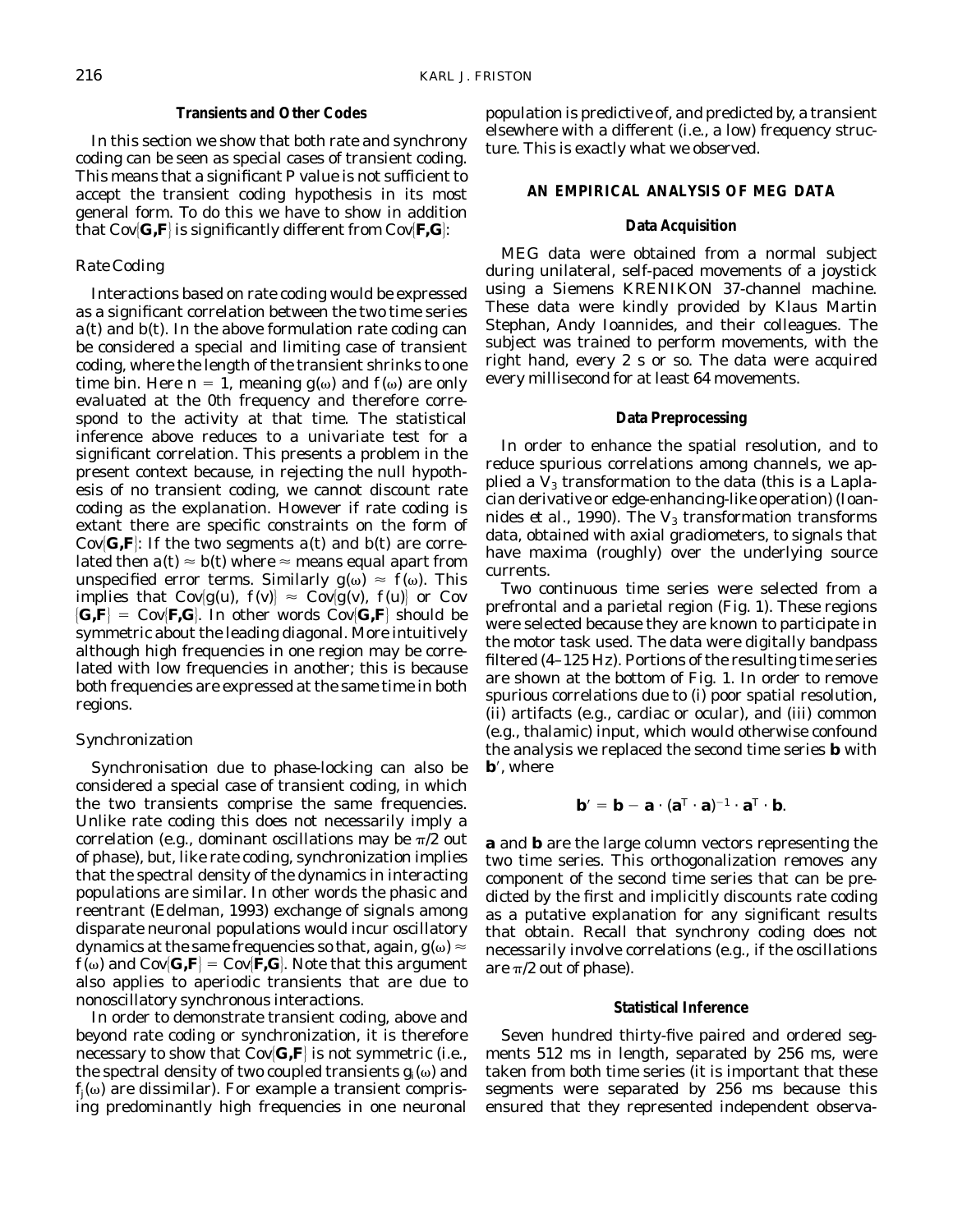



FIG. 1. (Top) Location of the two MEG time series chosen for the analysis. These data were selected after a V<sub>3</sub> transformation of 37-channel MEG data obtained during self-paced movements. The ''V'' denotes the nose and left corresponds to right. The lower square (channel 1) is over the medial prefrontal region. The upper square (channel 2) is over the left superior parietal region. (Bottom) Exemplar segments of the two time series. These data are the absolute values of the field vector following  $V_3$  transformation and mean correction.

tions). Note that we performed no averaging or data selection on the basis of finger movements. In the absence of *a priori* information about the duration of transients we analyzed the segments using Gaussian windowing functions with a range of widths *W* from 16 to 256 ms (full width at half-maximum) in 16-ms steps.

Each windowed segment was subject to Fourier transform and quadratic rooted, to give the spectral density matrices (**G** and **F**). The quadratic root transform ensures that the distribution of the residuals are approximately Gaussian (Gaussian distributions are assumed by the multivariate statistics employed). Wilk's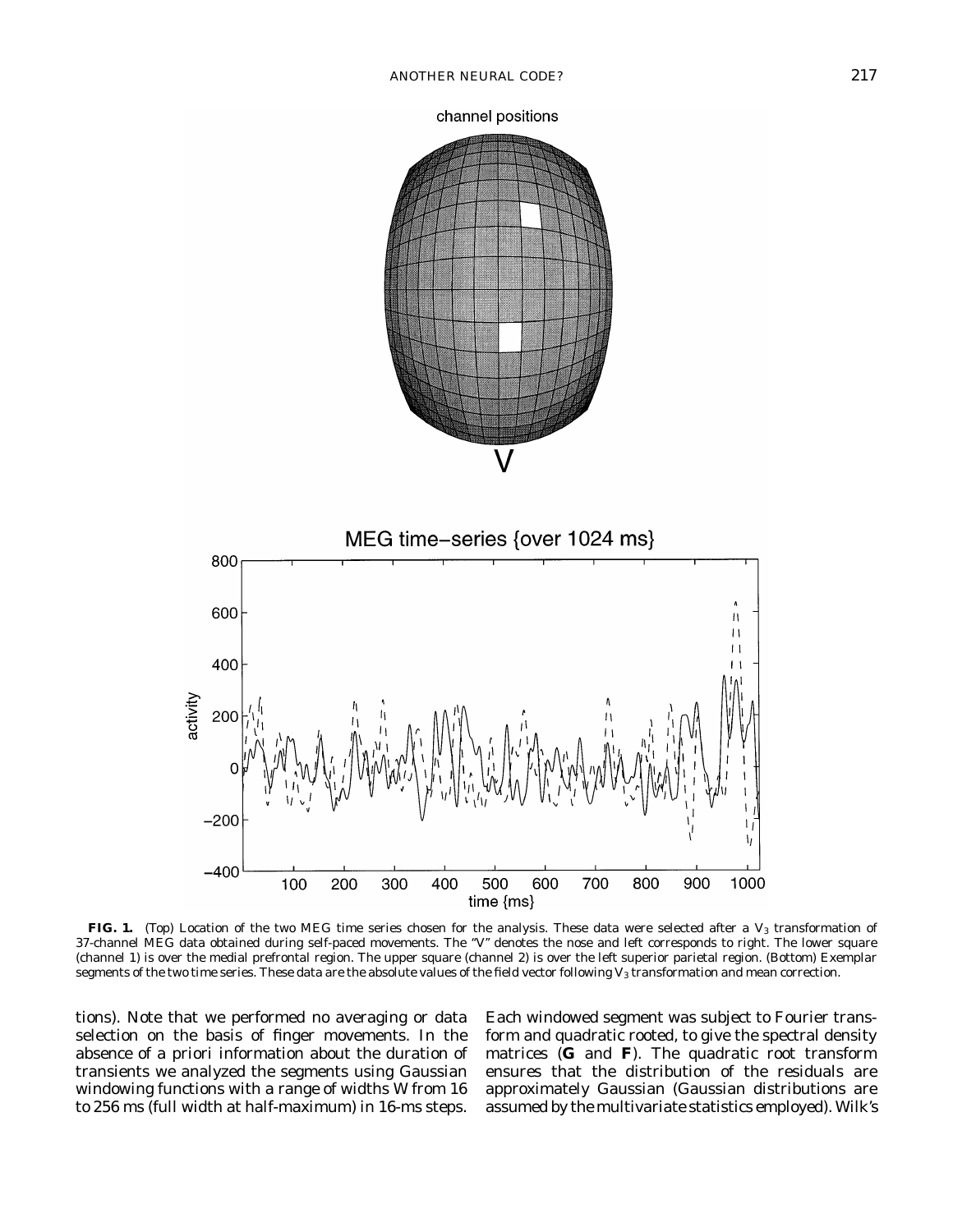

**FIG. 2.** (Top) Empirical and theoretical distributions of the error terms. (Bottom) *P* values testing the null hypothesis of independence between spectral densities expressed as a function of *W*, the width at half-maximum of the Gaussian windowing function *H*(*t*) employed to estimate the spectral densities. Solid line—true analysis. Dotted line—null (phase-randomization) analysis. Broken line—*P* = 0.05.

l was computed and the corresponding *P* value derived as a function of window length (*W*). To ensure the validity of these inferential results and the effectiveness of our data preprocessing, we performed a null, or control, analysis by repeating the entire procedure but randomizing the phases of one of the time series. These data have exactly the same temporal autocorrelations and degrees of freedom as the real data but any true coupling between the spectral densities is removed.

The resulting *P* values are seen in Fig. 2 (bottom) as a function of *W* (effective length of the time series contributing to the spectral density estimates). It can be seen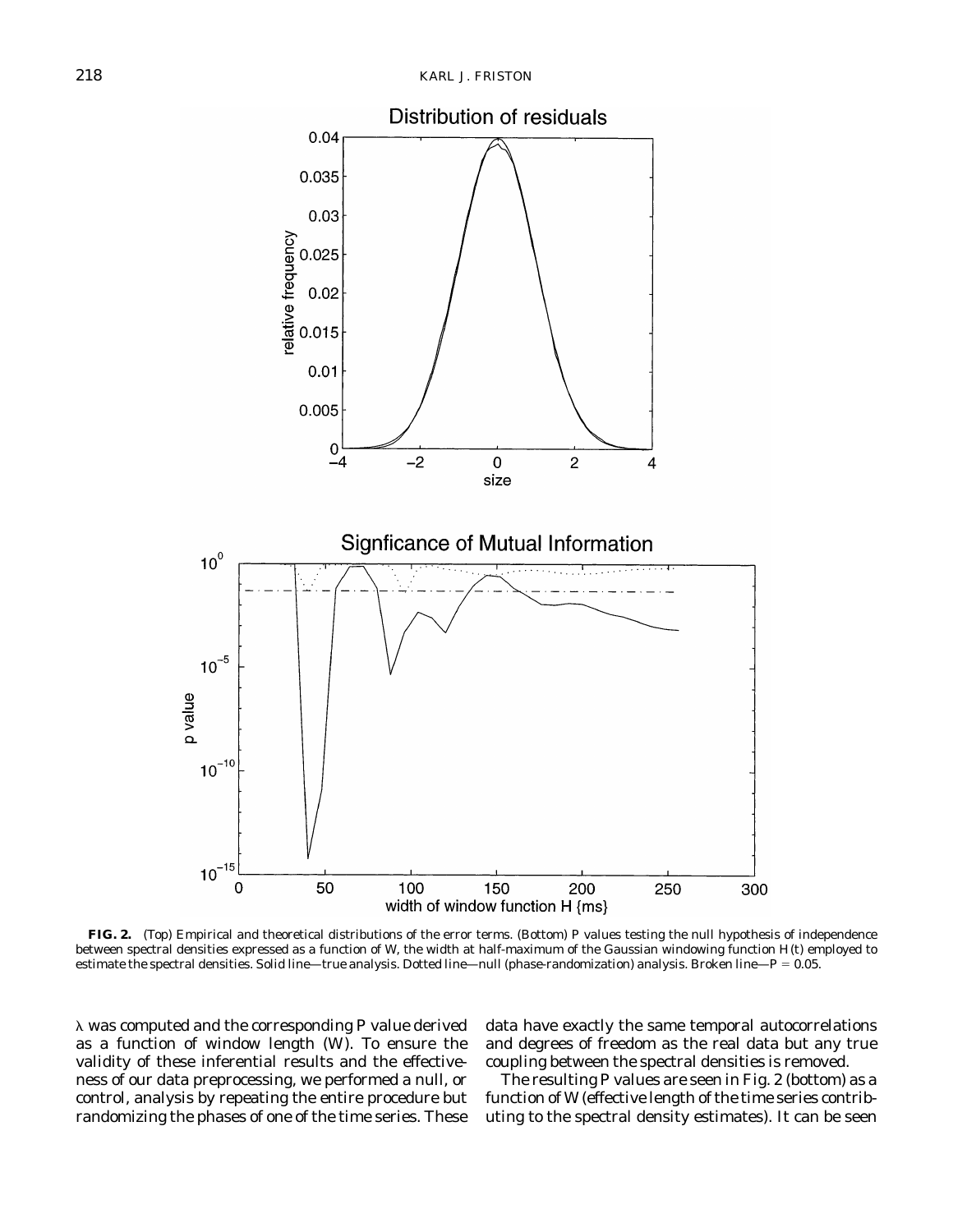that the dependence between the two sets of spectral density measures becomes profoundly significant at around 40 ms  $(P < 10^{-14})$  and then again around 100 ms. Even at durations of 250 ms the mutual information is significant. *P* values that are not significant should not be overinterpreted because a failure to reject the null hypothesis does not imply it is true.

One can infer from these results that the temporal domain, in which transients exist, has a number of scales ranging from 40 to more than 250 ms, consistent with predictions from analyses of dynamic correlations (Vaadia *et al.,* 1995) and the duration of oscillatory dynamics [both empirical (Singer, 1994) and simulated (Sporns *et al.,* 1992)]. The absence of significant dependencies at short durations (i.e., 32 ms or less) should not be overinterpreted and probably reflects the decorrelation imposed upon the data by the orthogonalization above. The null analysis (dotted line in the bottom graph of Fig. 2) demonstrates specificity of the analysis.

#### **Verification of the Gaussian Assumptions**

Wilk's statistic is based on the general linear model and assumes that the error terms are identically and independently distributed according to the normal distribution. The error terms are given by  $G \mathbf{F}\cdot\mathbf{C}\mathbf{ov}[\mathbf{F},\mathbf{F}]^{-1}\cdot\mathbf{C}\mathbf{ov}[\mathbf{F},\mathbf{G}]$  . These terms were estimated and scaled to unit standard deviation for every frequency at each value of *W*. The pooled distribution is shown in the top graph of Fig. 2 and conforms almost exactly to Gaussian assumptions (the theoretical distribution is superimposed).

#### **Testing for Asymmetric Correlations**

The *Z*-transformed cross-correlation matrix  $Z[F,G]$ corresponding to  $Cov$ **F,G** for a window function *H* with width  $W = 120$  ms is shown at the top of Fig. 3 in image format. The key point to note is that it is asymmetrical, suggesting that the transient coding model (in its most general form) is correct. This lack of symmetry discounts both rate coding and synchronization as explanations for the observed correlation. The most prominent correlation (after Fisher's *Z* transform  $Z = 3.1$ ) was in the lower left quadrant, reflecting a high correlation between gamma (35–40 Hz) prefrontal frequencies and lower (18–20 Hz) frequencies in parietal cortex. It should be noted that there is evidence for possible synchrony at 10 and 20 Hz: The correlations are high on the leading diagonal at these frequencies and it is noteworthy that nearly all the correlations were positive (see the bottom of Fig. 3). In other words the expression of one frequency is associated with the expression of another but not the suppression of any particular frequency. This might be interpreted as a

cross–correlation matrix {Z transformed}



**FIG. 3.** Cross-correlation matrix (i.e., a normalized version of  $Cov$ **[F,G**]) shown in image format after transformation to the  $Z$  score using Fisher's  $Z$  transform. Black corresponds to  $Z = 0$  and white corresponds to  $Z = 3.1$ . Channel 1 is the prefrontal time series and channel 2 is the parietal time series. These correlations were estimated using a window width *W* of 120 ms.

nonspecific modulation of power, at all frequencies, over time.

In summary the asymmetric form of the covariances between spectral densities in anterior and posterior cortical regions suggests that transient dynamics evi